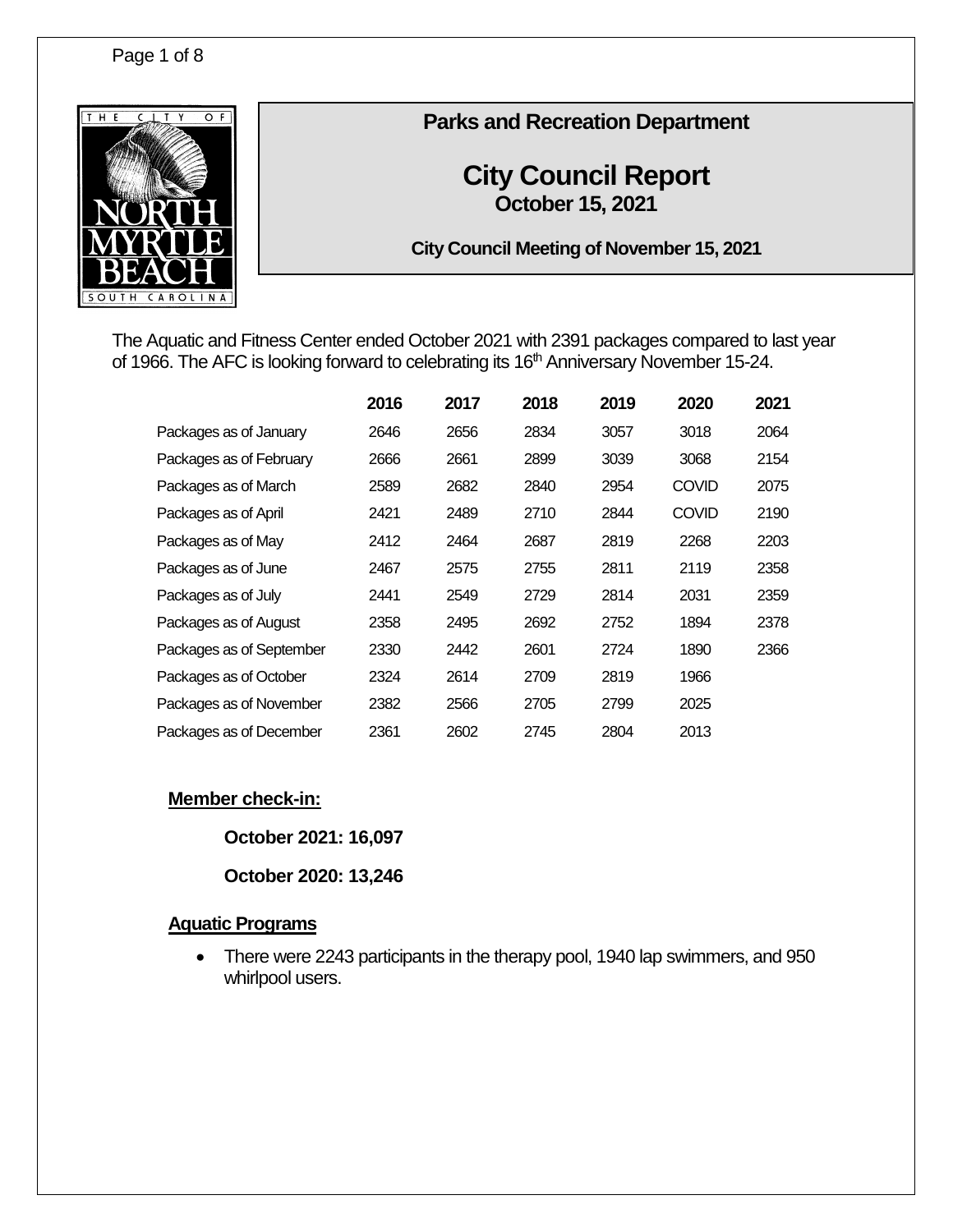**Parks and Recreation Department City Council Monthly Report October 2021 Page 2 of 8**

#### **September Events**

- Kids group swim lessons ended: 25 registered
- Pre-Dolphins ended 9 registered/4 became Dolphins
- Masters Swimming: 23 registered
- NMB High School Swim Team ended
- CAC Swim Meet Rental 179 Swimmers
- PumpkinHead Swim Meet 84 Swimmers
- Boy Scouts Training- 9 Scouts
- Masters Swim Team 14 swimmers attended meet in Wilmington

#### **October Planned events**

- Dolphins continue
- Masters continues
- Riptides swim meet rental Nov 5-6
- Spa Strainer Basket replaced
- Dolphins meet in Georgetown
- Masters Swim Clinic 9 registered

#### **Fitness Programs**

- October 2021 Land class participation: 1597 139 classes for the month Class average: 11.5
- October 2020 Land class participation: 1483 126 classes for the month Class average: 11.7
- Total orientations: 6
- Les Mills Virtual On Demand participation: 336
- FIT-KIDS: 59

### **Child Watch & Activity Program**

- Averaged 6 participants in the morning program Total 128 visits
- Averaged 0 participants in the evening program. Temporarily closed due to staffing issues
- After School averaged 29 students per week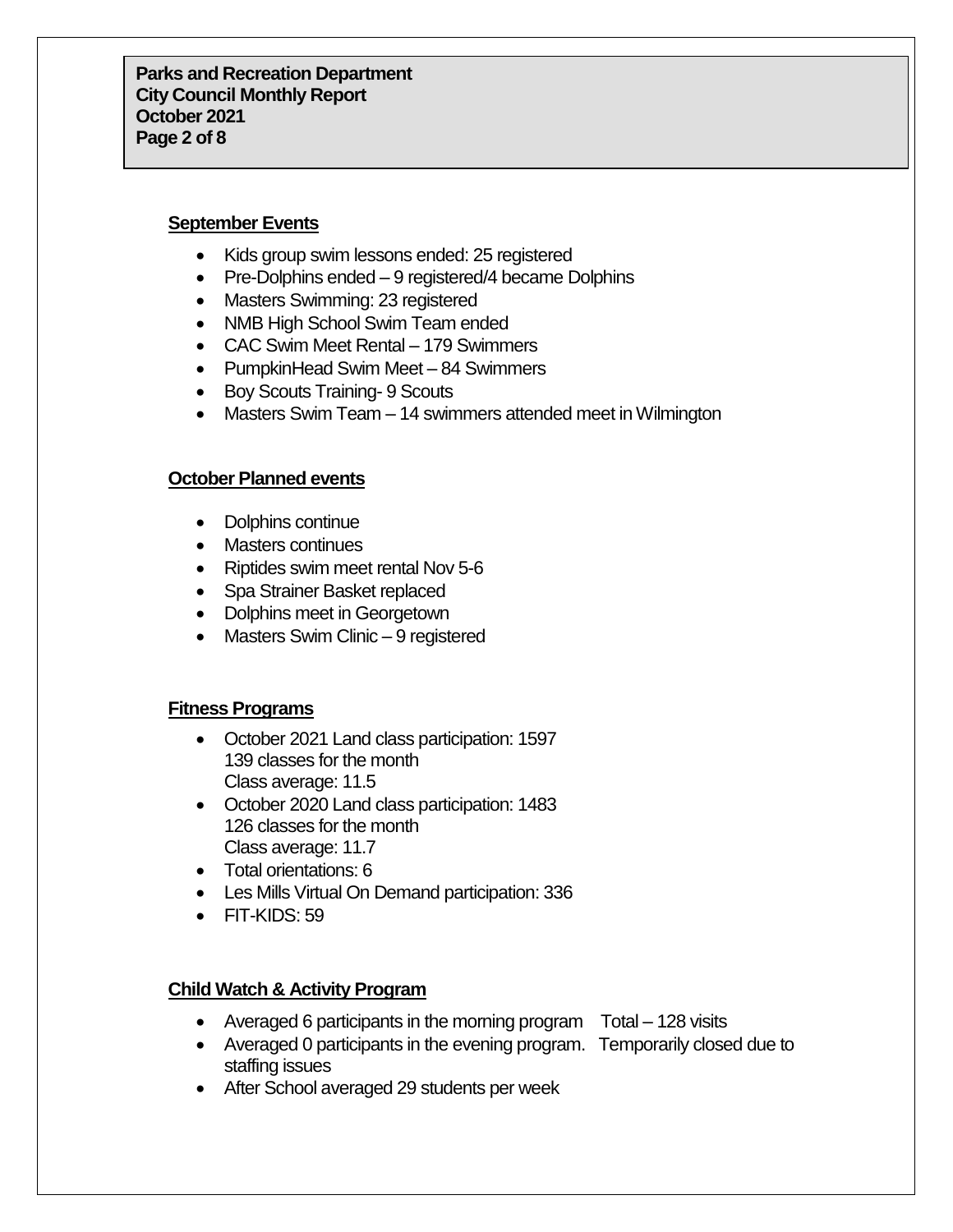# **Customer Service**

- 106 total Annual Memberships sold
	- o 21 new annual memberships
	- o 85 annual memberships Renewed
- 184 people joined monthly
- 75 tours
	- o 16 out of state
	- o 59 in state

# **Recreation**

#### **First Strides**

- Going on now: September 1-November 17 (111 Registrants)
- November  $17$  last meeting / 5K run

# **Programming**

# **Artists Everywhere – Nina Ortiz**

o October / November

# **Special Events / Festivals**

- **Music on Main**
	- o October 7: Andrew Thielen Big Band (1475)
	- o October 14: Gary Lowder & Smokin Hot (2405)
- **Movies at McLean**
	- o Hocus Pocus / October 8 (188)

# **Howl-O-Scream**

- o October 30 5pm-8pm
- o Collaboration with CCU Sports and Recreation Management class
- o 6,040 in attendance

# *Upcoming Special Events / Festivals*

### **November**

- **Biltmore Group Bus Trip- Full**
	- o November 9-12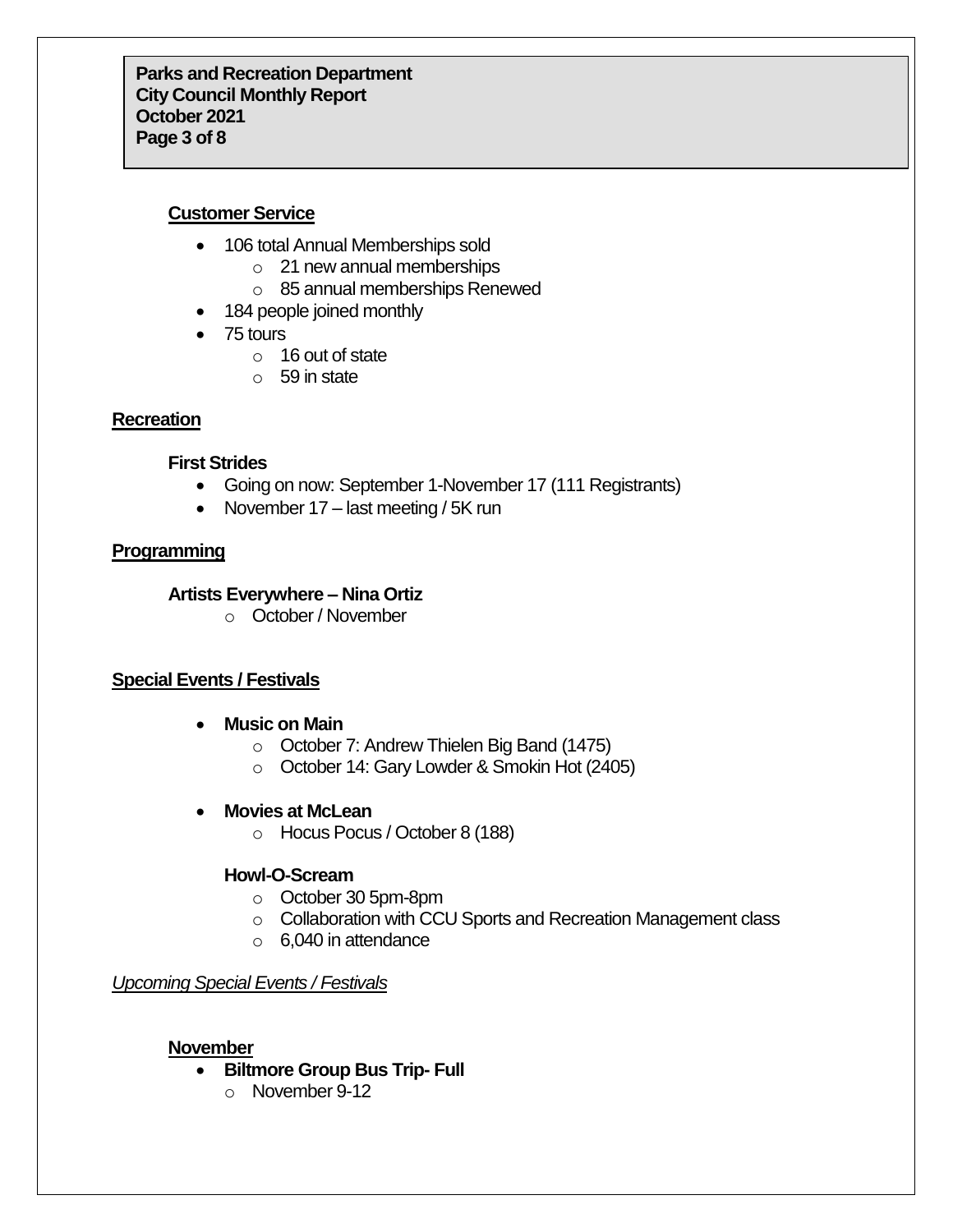**Parks and Recreation Department City Council Monthly Report October 2021 Page 4 of 8**

o \$660 double occupancy

# **Dashing Through The Glow**

- $\circ$  November 19<sup>th</sup> 7pm (750 limit)
- o NMB Park & Sports Complex

#### **Great Christmas Light Show**

 $\circ$  November 22 – December 30 (closed Thanksgiving and Christmas Day)

# **Pet Photos with Santa**

- o November 28 10-2
- o Large Dog Park / Sports Complex

### **Christmas Tree Lighting**

- o November 30 6:00 pm
- o McLean Park

### **Athletics**

- Soccer Tots (3 yr. old) and Soccer Academy (4-6 yr. old) wrapped up on October 16 with 100 total participants.
- Winter Basketball registration began on October 11 and runs through November 5.
- Soccer, volleyball, baseball, and flag football finished up in the last two weeks of October.
- All-star soccer teams were selected for 10&under and 12&under leagues.

### **Sports Tourism**

- October's direct economic impact was \$2,258,50, up 17.5% from 2020. Overall for the 2021 year, the economic impact is \$23,911,573 up \$9,860,617 from 2020.
- YMCA Soccer hosted the Great Carolina Shootout on Oct 2-3.
- USSSA Baseball had two weekends combined for 109 teams with an impact of \$848,974.
- Top Gun Softball hosted the Winter World Series on the last two weekends in October for a combined impact of \$995,463.

### **Upcoming**

- Softball and lacrosse will wrap up first week in November .
- Winter Basketball registration runs through November 5, 2021.
- Basketball evaluations will take place on November 15 and 17 and practice will begin after Thanksgiving break
- All-star soccer tournament will be held on November 20 in Sumter, SC for 10u and 12u
- Sports Tourism for November
	- o Nov 6-7 LAX USA
	- o Nov 6-7 USSSA Baseball
	- o Nov 13-14 WFC Softball
	- o Nov 20-21 WFC Softball \*last sports tourism event for 2021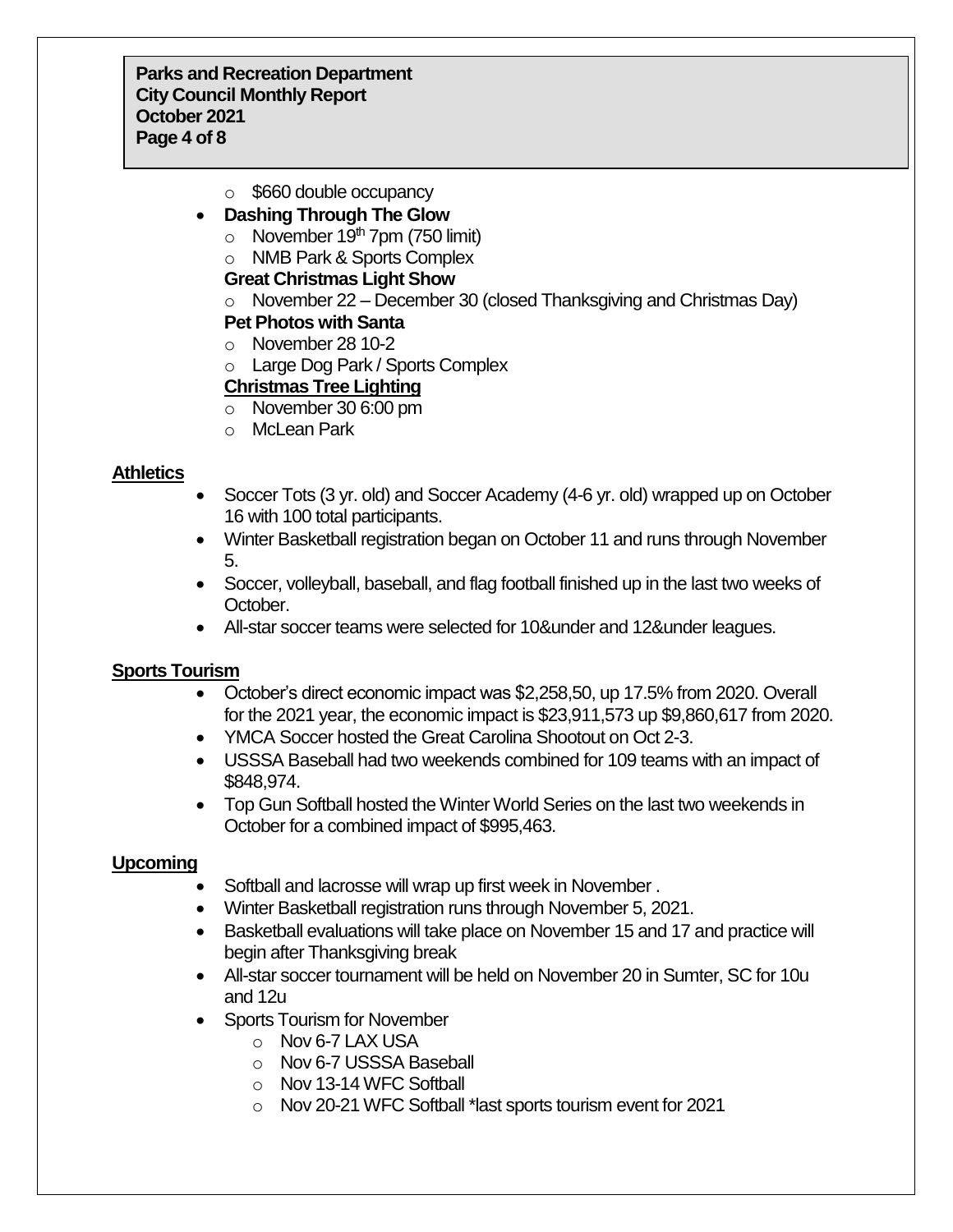### **Beach Services**

- There were 4 recordable weather days for the month compared to 10 PY.
- Month to date revenue is up 16% to 2020 and up 48% to 2019.
- Staffing levels were acceptable for the month.
- Remaining rental boxes have been removed from the beach.
- Currently organizing the warehouse to begin equipment repairs.
- All remaining staff members have either transferred to Beach Services Maintenance position or to Special Event Worker for the Great Christmas Light Show.

# **Parks and Grounds Non-Routine Projects and Activities**

### **Parks and Beach**

- Ongoing Beach access renovations, plant material trimming, repair of walkover structures, and sign replacement
- Central Park tennis court light repairs and maintenance
- Mow/clear paths at Heritage Shores, begin off-season dock and sign repairs
- Hand excavate beach walkovers at handicap ramp locations. Also clear sand/plant material at 3rd Ave N, 1305WW, 1918WW
- Kellam, Greene and Faircloth pass Cat 3 pesticide applicators license test

### **Recreation and Special Events**

- Logistical Support for Howl O-Scream, AFC Swim meets, Music on Main, YMCA Soccer, Top Gun Softball, Domestic Violence event, USSSA Softball, Sounds of **Summer**
- Install much of GCLS fixtures, controllers, and cords

### **Medians and Right of Ways**

• Hazard sight triangle correction or tree trimming/removal at 615 37<sup>th</sup> S, 2<sup>nd</sup> S at Bay St, 41st S, Lowe Street

#### **Landscape Maintenance**

- Renovate landscape at
- Winter annual flower planting

### **Park and Sports Complex**

• Finalize renovation of soccer and baseball lots prior to GCLS setup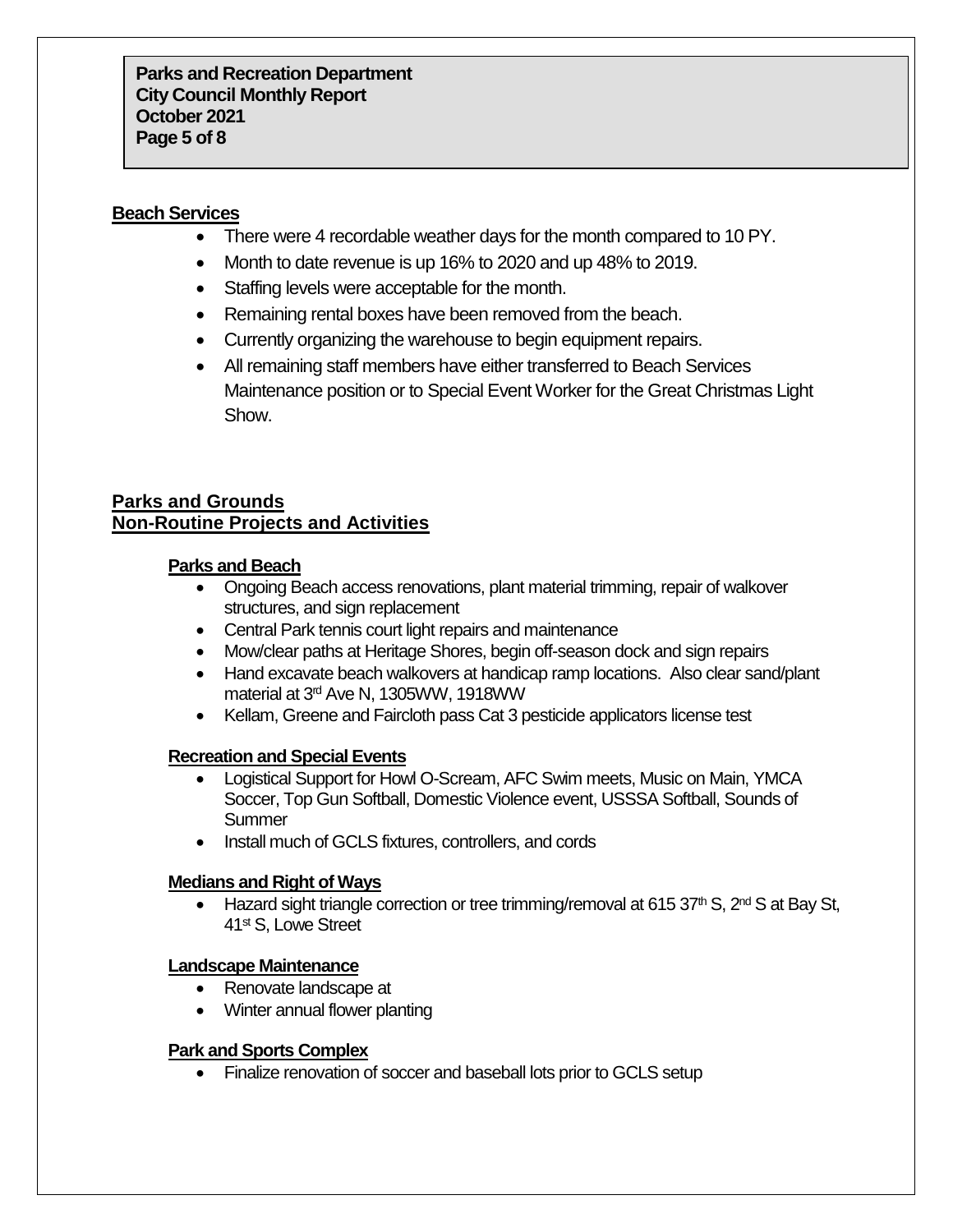### **Other**

- Continuation of the installation of infrastructure and fixtures for 2021 GCLS
- Trees SC Virtual Conference Grainger, Lewis, and Allen
- Annual budget preparation

# **Upcoming Projects**

- SCSTMA Conference November 16-17
- Landscaping of North 17 medians at Towne Center
- Paving of NMB Park & Sports Complex Maintenance Facility
- Inclusive playground plan research and development
- Christmas decorations City-wide
- GCLS Operations 11/19-12/30

# **Park Expansion**

 Planning and designing continues with plan to Bid no later than January 2022.

# **Enjoy these North Myrtle Beach Holiday Season Events!**

# **November 13**

# *NORTH MYRTLE BEACH COMMUNITY BAND PATRIOTIC CONCERT*

# **7:00 pm – Doors Open 6:40 pm – North Myrtle Beach High School Auditorium**

The North Myrtle Beach Community Band provides a free patriotic concert featuring classical works, including Riders for the Flag by John Phillip Sousa, The Light Eternal by James Swearingen, America the Beautiful arranged by Carmen Dragon, and more*!*

### **November 19**

# *DASHING THROUGH THE GLOW TWO-MILE FUN RUN / WALK*

# **7:00 pm - North Myrtle Beach Park & Sports Complex**

Be among the first to enjoy the 2021 Great Christmas Light Show as the event course winds through two million festive lights. Open to all ages. Wear your best holiday-themed outfit. Prizes awarded to best-dressed individual and best-dressed family. Pre-registration is required and the field is limited. No spectators are allowed in the Park & Sports Complex for this event. Access online registration and other event information here: [https://parks.nmb.us/621/Dashing-](https://parks.nmb.us/621/Dashing-Through-The-Glow)[Through-The-Glow](https://parks.nmb.us/621/Dashing-Through-The-Glow)

**November 22 - December 30** *THE GREAT CHRISTMAS LIGHT SHOW* **North Myrtle Beach Park & Sports Complex**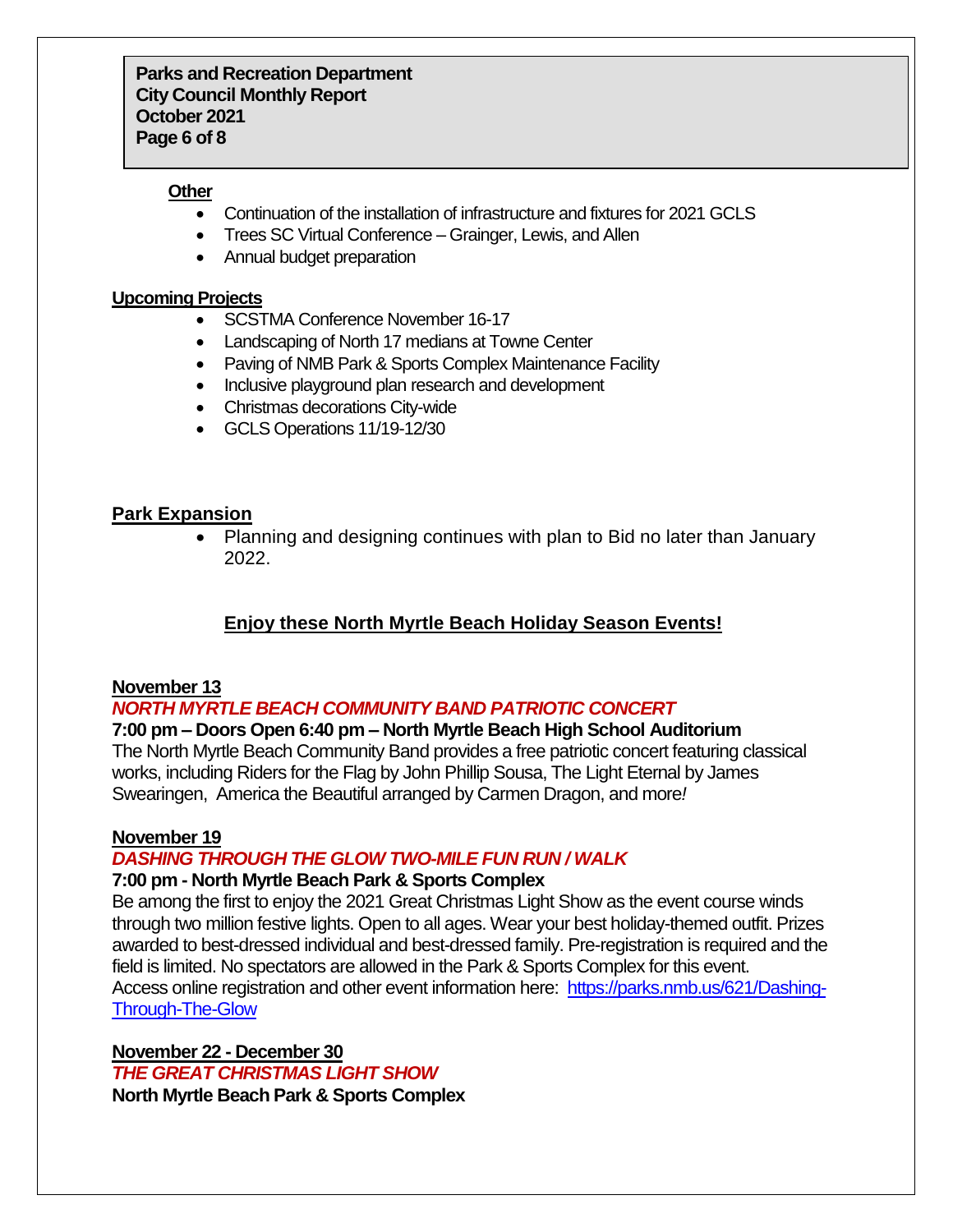**Parks and Recreation Department City Council Monthly Report October 2021 Page 7 of 8**

This drive-thru light show featuring over 2 million lights festively displayed along a two-mile drive throughout the North Myrtle Beach Park & Sports Complex is open 5:30 pm-9:30 pm daily but is closed on Thanksgiving and Christmas Day. There are over 500 custom-made magical light displays, some up to 55 feet tall, and at least 40 of them are animated. Many new lights and new displays!

ADMISSION: 1-15 guests: \$15 per vehicle when Santa's Village is closed and \$20 per vehicle when Santa's Village is open.16-30 guests: \$30 per vehicle all nights. 31 or more guests: \$60 per vehicle.

SANTA'S VILLAGE: November 26-December 12: Open Thursday, Friday, Saturday, and Sunday only. December 16-30: Open nightly but closed Christmas Day. Some of Santa's Village attractions require a ticket purchase.

More Information: [www.GreatChristmasLightShow.com](http://www.greatchristmaslightshow.com/)

#### **November 27**

### *INTRACOASTAL CHRISTMAS REGATTA*

#### **5:00 pm – Little River Inlet, South to Dock Holidays Marina**

Each year on the Saturday after Thanksgiving, the curtain rises on this spectacular maritime parade at the Little River Inlet at 5:00 pm and travels south along the Intracoastal Waterway, arriving at Dock Holidays Marina at 7:00 pm. Gather your family and watch the parade as it passes various viewing areas along the waterway from Little River to Dock Holidays Marina - FREE but why not bring a new toy and drop it off at a collection point at any marina in Little River or North Myrtle Beach. You can help make sure there is not a single child in Horry County without a present to open on Christmas morning.

#### **November 28 and December 11**

#### *PET PHOTOS WITH SANTA*

#### **10:00 am-2:00 pm - North Myrtle Beach Park & Sports Complex**

This weather-permitting event at the Large Dog Park is free. Furry friends love Santa, too! Bring your family pets to meet Santa Claus at the Dirty Dawg Large Dog Park. Bring your camera and capture the perfect Christmas card photo. All well-behaved dogs on leashes are welcome.

#### **November 30**

#### *CITY CHRISTMAS TREE LIGHTING*

#### **6:00 pm – Mclean Park, 93 Oak Drive**

Free. Enjoy Santa and friends! Activities, entertainment, and refreshments are available for children of all ages. A great community start to the holiday season.

#### **DECEMBER 2**

#### *WREATH MAKING WORKSHOP*

**1:00 Pm- 4:00 Pm -- J. Bryan Floyd Community Center, Possum Trot Road**